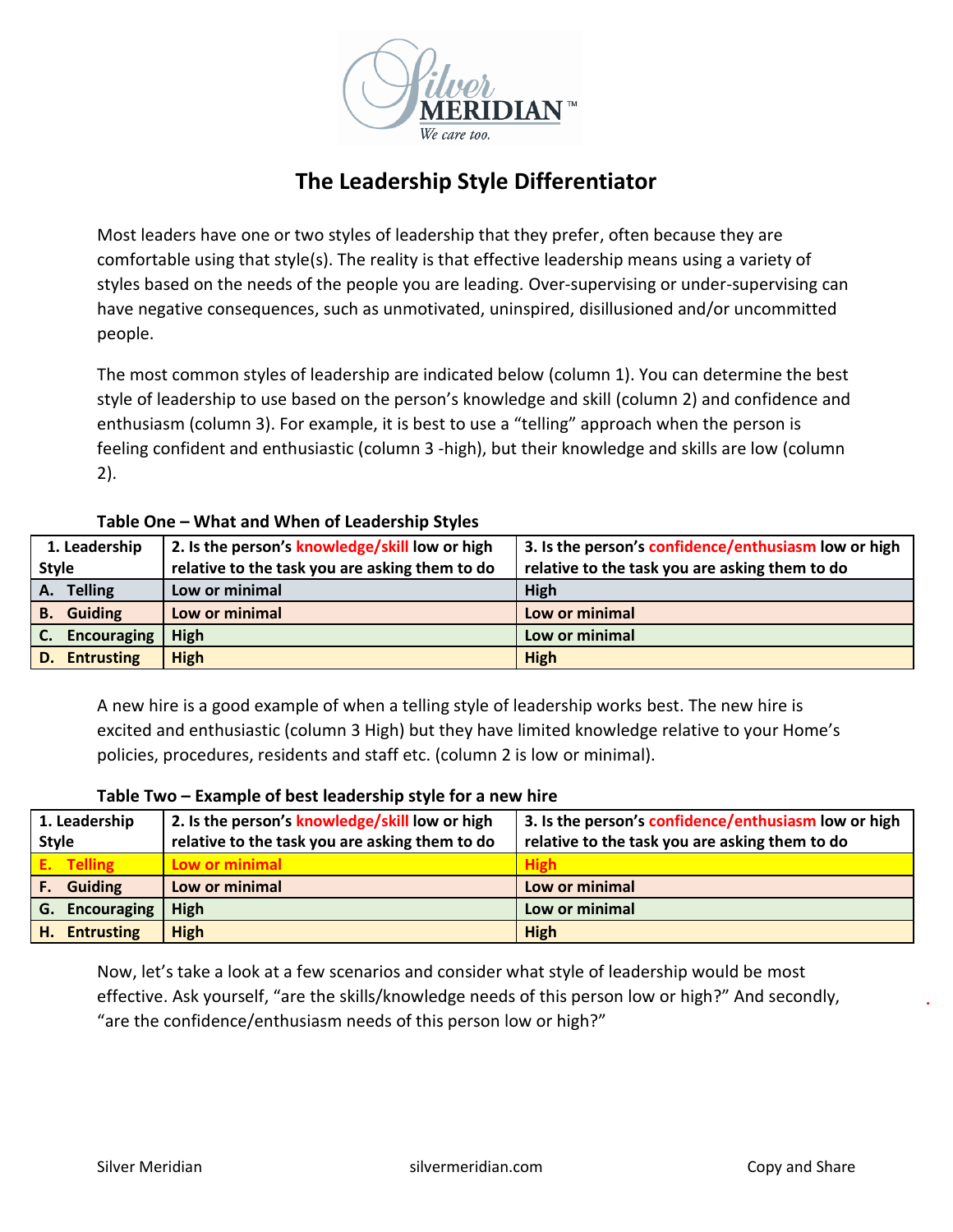#### *Scenario One*

You have been charged with orientating a group of volunteers who will be assisting with the infection control screening of staff and visitors entering the Home. They are eager and excited to be able to provide help to the Home in these challenging times.

#### **What style of leadership will ensure the volunteers success?**

| 1. Leadership                    | 2. Is the person's knowledge/skill low or high | 3. Is the person's confidence/enthusiasm low or high |
|----------------------------------|------------------------------------------------|------------------------------------------------------|
| <b>Style</b>                     | relative to the task you are asking them to do | relative to the task you are asking them to do       |
| <b>Telling</b>                   | Low or minimal                                 | High                                                 |
| <b>Guiding</b><br>$\mathbf{J}$ . | Low or minimal                                 | Low or minimal                                       |
| Encouraging<br>К.                | High                                           | Low or minimal                                       |
| <b>Entrusting</b>                | <b>High</b>                                    | <b>High</b>                                          |

#### *Scenario Two*

Susan is a long-tenured front-line staff who has just been re-assigned to your unit. While she has good skills, she is struggling with procedures on your unit and has expressed frustration with your different expectations.

## **What style of leadership would address the issue of different expectations on your unit, and help her overcome her frustration?**

| 1. Leadership        | 2. Is the person's knowledge/skill low or high | 3. Is the person's confidence/enthusiasm low or high |
|----------------------|------------------------------------------------|------------------------------------------------------|
| <b>Style</b>         | relative to the task you are asking them to do | relative to the task you are asking them to do       |
| M. Telling           | Low or minimal                                 | High                                                 |
| N. Guiding           | Low or minimal                                 | Low or minimal                                       |
| O. Encouraging       | High                                           | Low or minimal                                       |
| <b>P.</b> Entrusting | <b>High</b>                                    | <b>High</b>                                          |

#### *Scenario Three*

John, a co-worker (supervisor) shares with you his angst about an upcoming meeting he has with one of his staff. He explains that he has already had several uncomfortable/difficult exchanges with this staff prior to this latest incident. John has lots of experience, and a proven track record in handling staff issues, and in fact has given you very sound advice on several occasions.

### **What leadership style would help John overcome his hesitation in this situation?**

| 1. Leadership                    | 2. Is the person's knowledge/skill low or high | 3. Is the person's confidence/enthusiasm low or high |
|----------------------------------|------------------------------------------------|------------------------------------------------------|
| Style                            | relative to the task you are asking them to do | relative to the task you are asking them to do       |
| Q. Telling                       | Low or minimal                                 | High                                                 |
| R. Guiding                       | Low or minimal                                 | Low or minimal                                       |
| $\vert$ S.<br><b>Encouraging</b> | High                                           | Low or minimal                                       |
| I т.<br><b>Entrusting</b>        | <b>High</b>                                    | <b>High</b>                                          |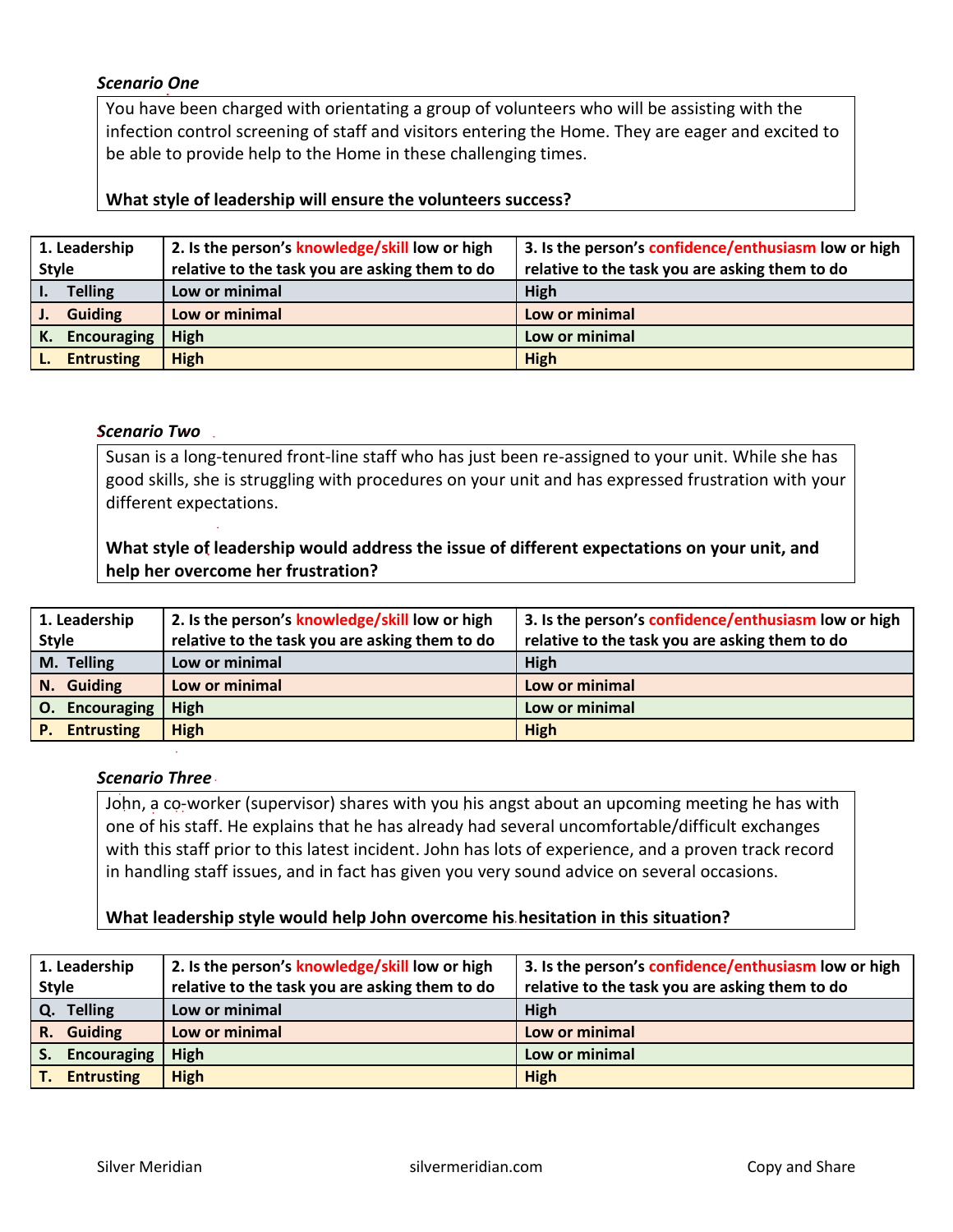#### *Scenario Four*

Based on her knowledge of the requirements and in collaboration with her co-workers, Terry, a staff member in your department, has revised and simplified the steps in a process She is now sharing the change to the process with you for final approval.

**What style of leadership would encourage Terry to show imitative in problem-solving and collaboration when addressing issues in the future?**

| 1. Leadership     | 2. Is the person's knowledge/skill low or high | 3. Is the person's confidence/enthusiasm low or high |
|-------------------|------------------------------------------------|------------------------------------------------------|
| <b>Style</b>      | relative to the task you are asking them to do | relative to the task you are asking them to do       |
| U. Telling        | Low or minimal                                 | High                                                 |
| V. Guiding        | Low or minimal                                 | Low or minimal                                       |
| W. Encouraging    | High                                           | Low or minimal                                       |
| <b>Entrusting</b> | <b>High</b>                                    | <b>High</b>                                          |

#### **Summary**

Avoid the common pitfall of primarily using one or two leadership styles. Remember each style has strengths and limitations. In other words, it is not that one style is better than the others; it really depends on the needs of the other person (knowledge/skill and confidence/enthusiasm) at that particular moment. Effective leadership is about learning how to respond using each of these leadership styles.